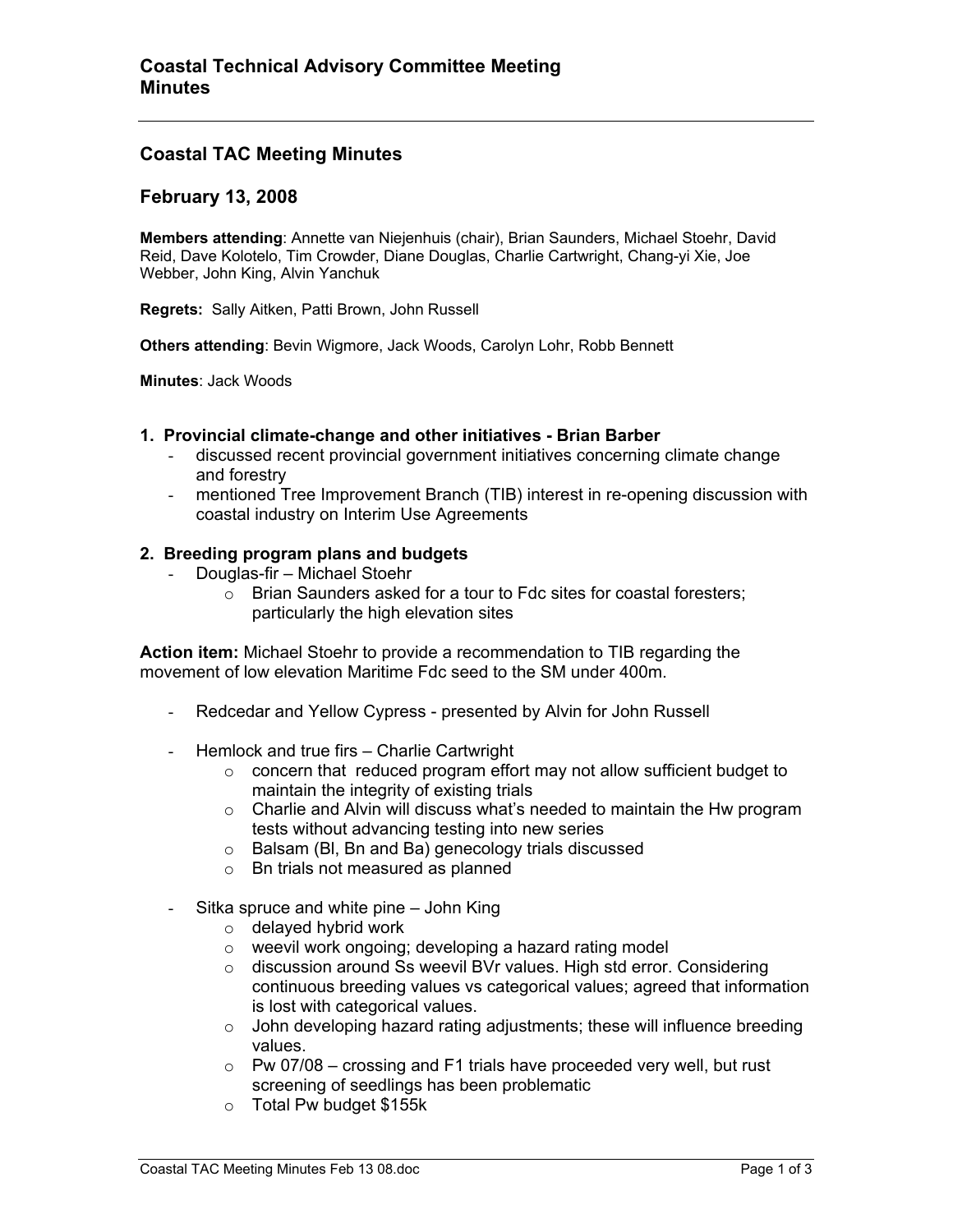- Broadleaves Chang-yi Xie
	- o Maple provenance trials to be planted in 2008 (4 sites); large seedlings
	- $\circ$  Dave K. seed storage is a big issue for maple and Garry oak
	- o Maintenance work planned for alder trials
- Breeders budget summary
	- o total provincial operating \$1.542 million; coast \$ .974; interior \$.568 plus salaries; coast includes some interior work (Bl, Cw)

### **MOTION:**

The coastal breeding budgets as presented and totalling \$974,000 are hereby approved by CTAC. (Tim Crowder / Michael Stoehr), CARRIED

Point made that mid Feb. is a difficult time to have the CTAC meeting due to early field work such as breeding.

### **3. FGC genecology and seed transfer process - Jack**

The FGC has set up a committee to review FIA Tree Improvement Program planning, prioritization, and funding processes for genecology and seed transfer work. This will also link to climate-change initiatives. This committee is expected to complete it's recommendation for the June, 2008 FGC meeting.

### **4. Coastal broadleaf report – Chang-yi Xie**

- Report commissioned on behalf of the FGC and completed in 2007
- FGC asked CTAC and ITAC to review the coastal and interior broadleaf reports,
- Annette low economic value limits Licensee interest
- Brian S no assurance that investment in broadleafs would result in Licensees getting a return; broadleafs take more investment to create a sawlog. On private land they have that assurance, but the sites tend to be limited niche sites.

**Action item;** Alvin and Brian Barber to clarify Jim's expectations with respect to the broadleaf reports

**Action item:** CTAC members to read report and comment back to Annette and Jack, who will summarize for FGC

### **5. Pollen Contamination in Coastal orchards - Joe Webber**

- presented data from pollen monitoring for 2005, 2006, and 2007
- discussion regarding determining thresholds on contaminant pollen monitoring; when is it needed, etc.
- Annette presented a graph which shows levels of GW loss with various levels of pollen contamination. How much is a problem? Where do we require monitoring vs no monitoring?
- Q from Joe: Do we need to monitor (Fd, Hw, Cw)? If yes, then we need to standardize monitoring, sampling and counting procedures, orchard phenology and crop assessment, reporting